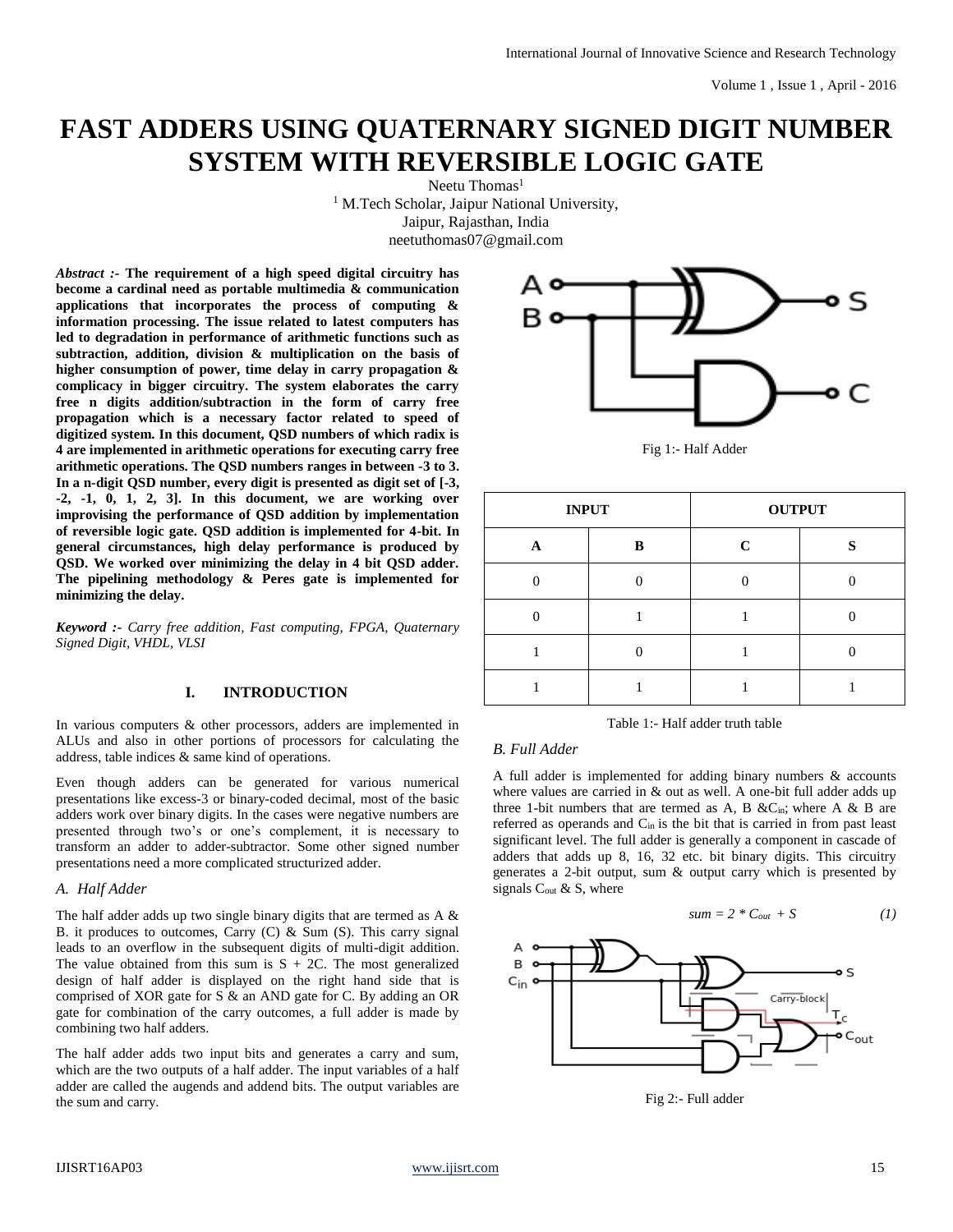A full adder can be implemented in many different ways such as with a custom [transistor-](http://en.wikipedia.org/wiki/Transistor)level circuit or composed of other gates. One example implementation is with

$$
S = A \; x \text{or} \; B \; x \text{or} \; C_{\text{in}} \tag{2}
$$

and

$$
C_{out} = (A.B) + (Cin.(A xor B)) \tag{3}
$$

In such implementation, the final OR gate before carry-out outcome may get replaced by an XOR gate without making any transformations to resulted logic. By making use of only two forms of gates is easy if the circuitry is implemented by deployment of basic IC chips that are comprised of only a single gate type for each chip.

A full adder is formulated by combining two of the half adders by linking A & B to input of one half adder, that is linked to sum from that to an input to  $2<sup>nd</sup>$  adder, linking  $C<sub>i</sub>$  to other input & OR to the two carry outputs. The critical path in a full adder goes through both of the XOR gate & ends over the sum bit S. it is presumed that XOR gate needs 3 delays to get complete where delay is inflict by critical path of full adder which is equal to

$$
T_{FA} = 2 \cdot T_{XOR} = 2.3D = 6D \tag{4}
$$

The subcomponents of carry block is comprised of 2 gates  $\&$  so it has a delay of

$$
T_C = 2D \tag{5}
$$

#### *C. Quaternary Numeral System*

Quaternary is taken as a base-4 number system. The numbers 0, 1, 2 & 3 are used to present any of the number. The number 4 is the maximum digit in subsidizing range and one of the number which is a high composite number  $\&$  a square as well (as other is taken as 36), that makes quaternary as a rational selection as a base over this scale. Since it is double in the size than binary, still radix economy of both is same. Though, it doesn't work fine in localizing prime numbers (further best is the primordial base six, senary).

Various kind of characteristics like capability of presenting a real number having canonical presentation (that is almost unique) & presentation of rational & irrational numbers are been shared by the quaternary with all of the fixed radix numerical systems. Look over binary & decimal topic for explanation of these characteristics.

Arithematic operations have a vital role in several digitized systems like process controllers, computers, image processing & signal processors computer graphics. Latest improvisations in the techniques of integrated circuitries made the bigger circuits based over arithmetic functions to be implemented over VLSI [1]. Though such arithmetic functions are still dealing with issues like limited bits, time delay in propagation & complicacy in circuit. Now, flexibility in FPGAs has also supported enhancement in customized hardware giving high ratio of performance. By choosing arithmetic algorithms that suits FPGA technology & implementing optimal mapping techniques, high performance FPGA application ban be produced [7].

High speed QSD arithmetic and logical unit that has the ability of carry free addition, borrow free subtraction, multiplication functions & updown count. The operation of addition and subtraction by QSD incorporates a defined number of inters for any of the size of an operand. The signed digit number system provides the chances of carry free addition. QSD Adder/ QSD Multiplier circuitries are designed in order to execute arithmetic functions at a high speed. In the number

system of QSD, carry chain propagation is eliminated that further leads to minimization of computational time. It further improvises speed of machine [2].

#### *D. Quaternary Signed Digit Numbers*

QSD digits are present by making use of 3-bit 2's complement notation. Each digit is presented by:

$$
D = \sum_{i}^{n} x_i 4^i \tag{6}
$$

Here  $x_i$  can be taken as any of the value from the set of  $\{3, 2, 1, 0, 1, 2, 1\}$ 3} for generating a suitable decimal representation. A QSD negative number is obtained by complementing a QSD positive number which means the  $3 = -3$ ,  $2 = -2$ , and  $1 = -1$ . For digitized implementation, bigger sized digits like 64, 128 and more can be utilized trough a consistent delay. A signed digit number system constituted over higher radix value like QSD helps in more information storage density, low complicacy, less system constituents & low cascading gates & operations. This methodology helps in implementation of area effective & high speed adders & multipliers.

For Example

$$
(1\overline{2}\overline{3}\overline{3})_{QSD} = (23)_{10}
$$
  
=  $1*4^3 + \overline{2} * 4^2 + \overline{3} * 4^1 + 3 * 4^0$   
=  $64.32 \cdot 12 + 3 = 23$   
=  $(\overline{1} \ 2 \ 3 \ \overline{3})_{QSD} = (-23)_{10}$ 

#### *D. Adder Design*

A faster Arithmetic set helps in elaboration of application domain for faster multipliers in processing of digitized signals, modular exponential, matrix inversion, calculation of Eigen values, digit filters etc. Square roots, calculation of reciprocals, inverse square toots & other elementary functions through implementation of small sized tables, small multipliers  $\&$  for few functions, a final multiplication is obtained. Addition is taken as a cardinal operation in the field of digital computing. As the size of digits become large, a need of carry free addition is there. This carry free addition can be obtained by exploitation of redundancy in QSD numbers & QSD addition.

$$
(6)_{10} = (12)_{\text{QSD}} = (2\overline{2})\tag{7}
$$

Two steps are involved in the carry free addition. In the first step, an intermediate carry & sun from augends & addend is produced. In the next step, intermediate sum of present digit & carry from lower significant digit is combined [3] [6]. There are two rules defined for prevention of carry from rippling. As per the first rule, value of magnitude of intermediate sum must be equal to or less than 2. As per the 2nd rule, value of magnitude of carry should be equal or less that 1. Further, magnitude of outcome obtained in the second step must not be higher than 3 that is presented by a single digit QSD number. Thus, no additional carry is needed. In the  $1<sup>st</sup>$  step, the possible input pairs of augends & added are taken into account.

| <b>Sum</b> | <b>QSD</b> representation     | <b>QSD</b> coded number |
|------------|-------------------------------|-------------------------|
|            | $22, \overline{12}$           |                         |
|            | $\bar{2}3,\bar{1}\bar{1}$     |                         |
|            |                               |                         |
|            | $\bar{1}1, 0\bar{3}$          |                         |
|            | $\overline{1}2,0\overline{2}$ |                         |
|            |                               |                         |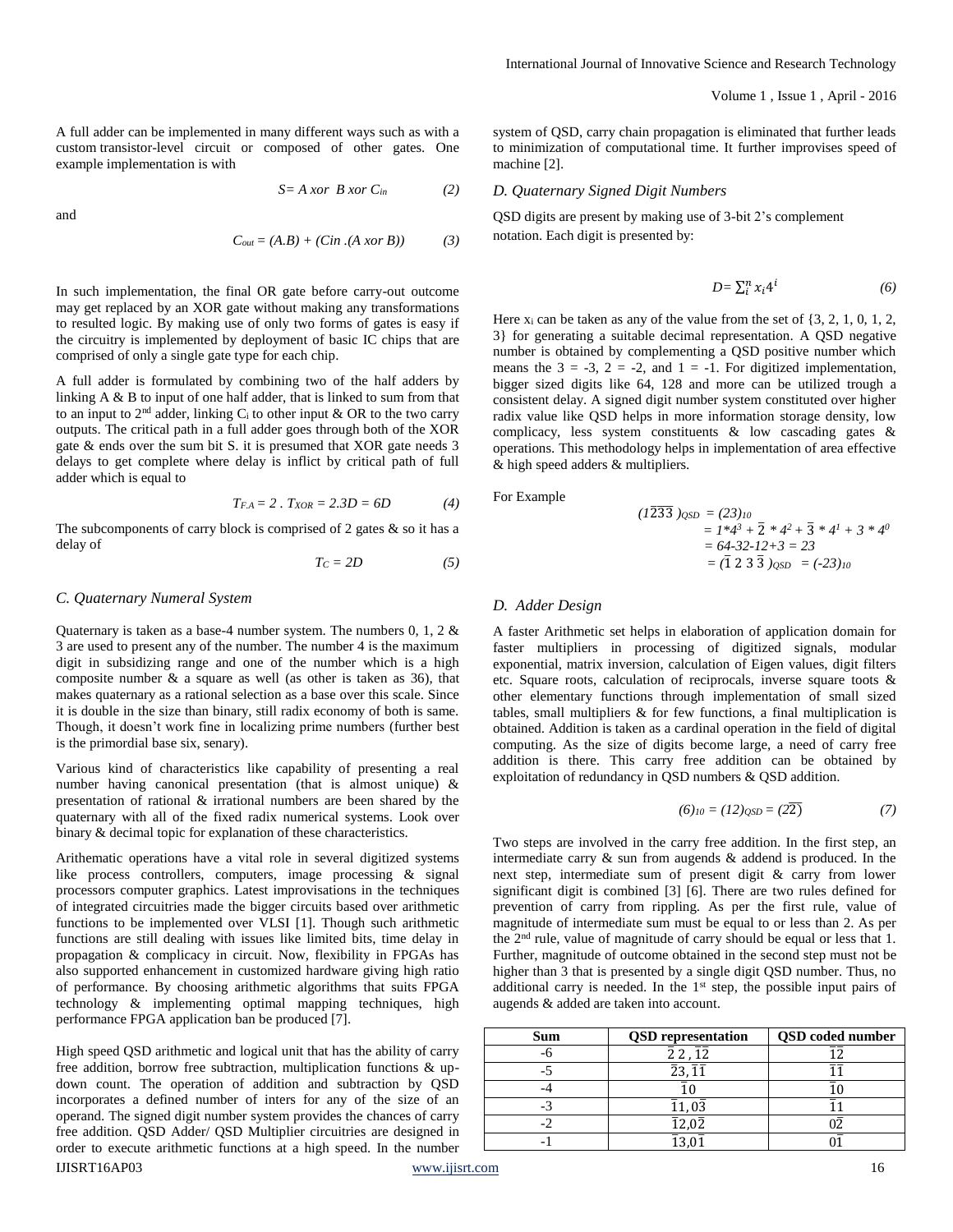| 01,13              |  |
|--------------------|--|
| $02,1\overline{2}$ |  |
| 03,11              |  |
|                    |  |
| $11,2\overline{3}$ |  |
| $12.2\bar{2}$      |  |

Table 2 :- The Intermediate Carry And Sum Between -6 To 6

Both of the inputs & outcomes can be encoded in 3-bit 2's complement binary number type. Mapping in the addend, augends, inputs & outputs, sum & intermediate carry are presented in binary form Table 2. As the value of intermediate carry remains in between -1 & 1, only 2-bot binary presentation is needed. At last, five 6-variable Boolean expressions can be extracted.



Fig 3. The intermediate carry and sum generator

In the  $2<sup>nd</sup>$  step, sum generator  $\&$  intermediate carry from lower significant digit is added to sum of current digit for generating the last final outcome no carry is produced by the addition in this step as carryin coming from lower digit s absorbed by present digit. All the possible sets of summation generated in between sum & intermediate carry are presented.



Fig 4. The second step QSD added.

It is possible to extract three 5-variable Boolean expressions. N-QSD carry & sum generators along the n-1 second step adders is needed for implementing an n-digit QSD adder that is presented in the outcomes which comes out to be an n+1 digit number. The outcome obtained by this addition lie in between -3 to 3. As taking a carry is not permitted in this step, the outcome is a single digit QSD output. The inputs are, intermediate carry  $\&$  sum that are 2-bit  $\&$  3-bit binary respectively. The outcome obtained is 3-bit binary representation of QSD number [4] [5].

It is possible to extract three 5-variable Boolean expressions. the implementation of the Boolean equations is done with the help of FPGA tools. The compilation & simulation of Modelism and Leonardo spectrum design is performed. There are two steps in the addition for design of adders. The 2<sup>nd</sup> step adder is presented in figure 2. N-QSD carry & sum generators along the n-1 second step adders is needed for implementing an n-digit QSD adder that is presented in figure 3. The outcome obtained is n+1 digit number.



Fig 5 :- n-digit QSD adder

## **II. PROBLEM STATEMENT**

The restraints of speed in the latest computers for performing the arithmetic functions like addition, subtraction & multiplication leads tp carry propagation delay. Arithmetic operations of carry free form can be attained through implementation of higher radix number system like QSD (Quaternary Signed Digit). In the base document, fast adders that are constituted over QSD systems. In QSD, every digit is presented by a number lying in between -3 and 3. Carry free addition & other functions over large digits like 64, 128 and more can be applied with consistent delay & low level of complicacy. The designing of such circuitries is conducted through FPGA tools. Simulation of the design is performed by making use of modelism software & synthesized by Leonardo Spectrum. Delay is obtained from 6ns in base paper. Delay from the base paper is obtained as 6ns. The main problem is related to area & delay as mentioned in base paper. We worked for minimizing the area & delay in circuitry described in base paper.

#### **III. PROPOSED METHODLOGY**

QSD works as an addition that is carry free and is implemented for enhancing the speed of system. Generally, QSD is implemented for carry & sum till now in a basic full adder for the purpose of addition.

#### *A. Methodology 1*

The Peres gate constituted over full adder is implemented for improving the performance under condition of delay. We are designing a full adder Peres gate based over the reversible logic.

The input vector is considered to be I  $(A, B, C)$  & the vector obtained for output is O (P, Q, R). The outcome is presented by  $P = A$ ,  $Q = AB$  $&$  R = AB C. The cost of Quantum for Peres gate is 4. In the suggested design Peres gate is implemented as it has minimal quantum cost.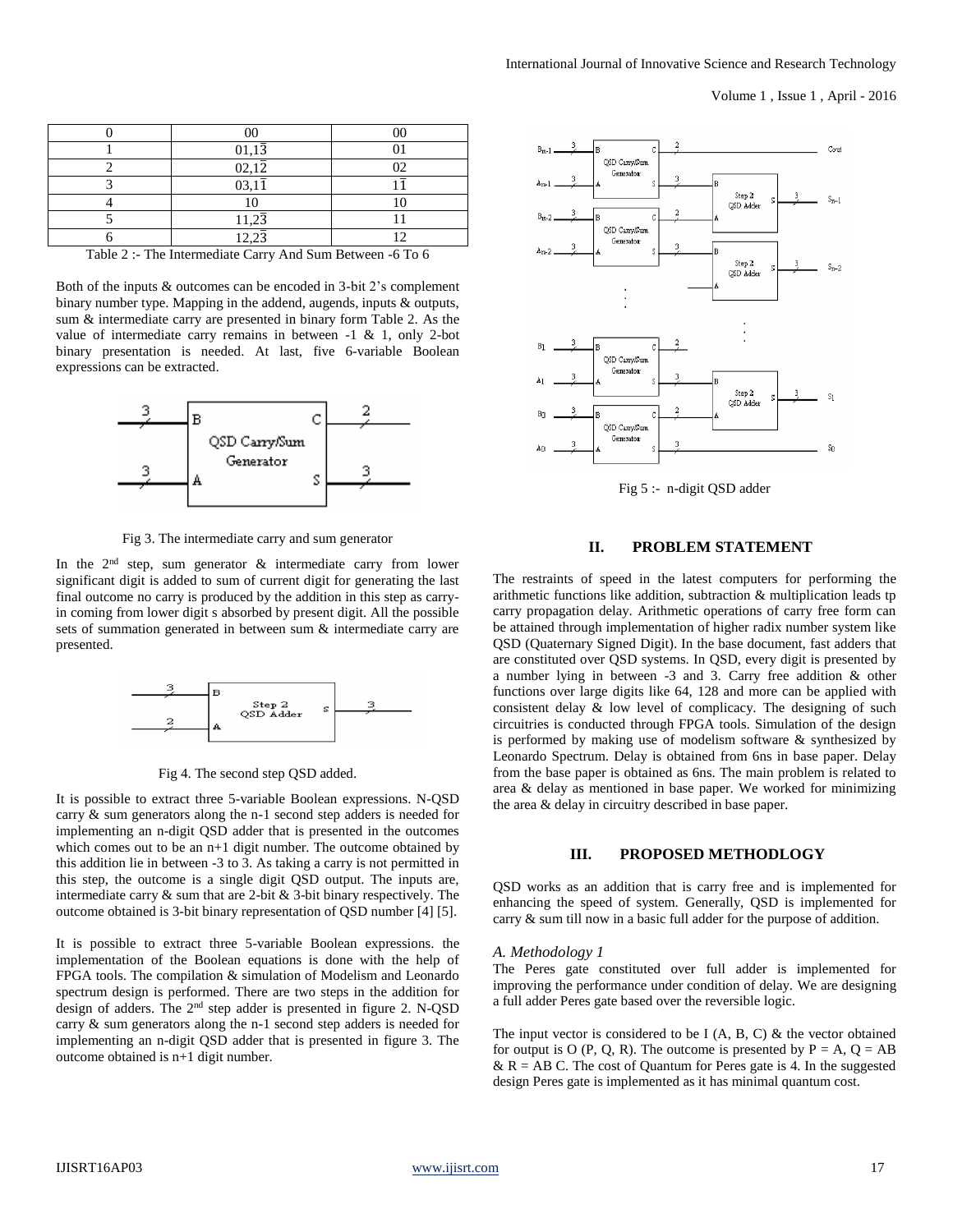#### Volume 1 , Issue 1 , April - 2016



| Toble 2 . Dorog goto Truth Toble |  |  |  |  |  |
|----------------------------------|--|--|--|--|--|

Table 3 :- Peres gate Truth Table

A full-adder that applies two Peres gates as presented in the diagram. The quantum realization of this presents that cost of quantum is 8 where to Peres gates are applied. A 4\*4 reversible gate termed as PFAG with quantum cost of 8 is applied to form the multiplier.



*B. Methodlogy2* 

Here the method of pipelining is implemented for minimizing the delay in the circuitry. Initially, the pipelining is applied in QSD carry sum generator & the applied in bit transfer values for purpose of sum & carry. In this process we are able for transferring multiple clocks through only one clock.

## **IV. RESULTS**

#### *A. Existing Design*

This existing design is a generalized design that performs basic operations of addition for adding up the bits. The RTL schema for this existing design is presented in the diagram

In the present design, the inputs of a1, a2, a3, a4 are applied in the form of 1, 0, 3, 1 & b1, b2, b3, b4 in the form of 3, 2, 2, 1. As observed from the session of waveform the outcome is generated in the two forms i.e. carry & sum. In the operation of addition sum will be 3130 where carry is 0.



Fig 8 :- RTL schematic for existing design



Fig 9 :- waveform generation for Existing design

Here final\_result will be 000011001011000. On the side of input, 4 bits are provided where outcome received is also of 4 bits along with a carry. In the present design delay is 15.449 ns. As observed from the image the delay is 15.449 ns.

| Timing constraint: Default path analysis<br>Delay: 15.449ns (Levels of Logic = 9)<br>Source: B3<0> (PAD) |          |                                                                                  |
|----------------------------------------------------------------------------------------------------------|----------|----------------------------------------------------------------------------------|
| Destination: S4<2> (PAD)                                                                                 |          |                                                                                  |
| Data Path: B3<0> to S4<2>                                                                                | Gate Net |                                                                                  |
|                                                                                                          |          | Cell:in->out fanout Delay Delay Logical Name (Net Name)                          |
|                                                                                                          |          |                                                                                  |
|                                                                                                          |          | IBUF:I->0 14 1.492 0.925 B3 0 IBUF (B3 0 IBUF)                                   |
|                                                                                                          |          | LUT3:I1->0 1 0.720 0.240 port3 Ker262663 (CHOICE700)                             |
|                                                                                                          |          | LUT3:10->0 1 0.720 0.240 port3 Ker262666 (CHOICE701)                             |
|                                                                                                          |          | LUT4:I0->0 2 0.720 0.465 port3 Ker262687 (CHOICE703)                             |
|                                                                                                          |          | LUT4:I3->0 2 0.720 0.465 port3 Ker2626120 (N7041)                                |
|                                                                                                          |          | LUT2:I0->0 2 0.720 0.465 port3 n0048<3>60 (C 3<0>)                               |
|                                                                                                          |          | LUT4:10->0 1 0.720 0.240 port7 Madd S Mxor Result<2> Xo<1> SW1 (N8923)           |
|                                                                                                          |          | LUT4:I3->0 2 0.720 0.465 port7 Madd S Mxor Result<2> Xo<1> (Fine Result 11 OBUF) |
|                                                                                                          |          | OBUF:I->0 5.412 S4 2 OBUF (S4<2>)                                                |
| Total                                                                                                    |          | 15.449ns (11.944ns logic, 3.505ns route)<br>(77.3% logic, 22.7% route)           |

Fig 10 :- Delay report for the Existing design